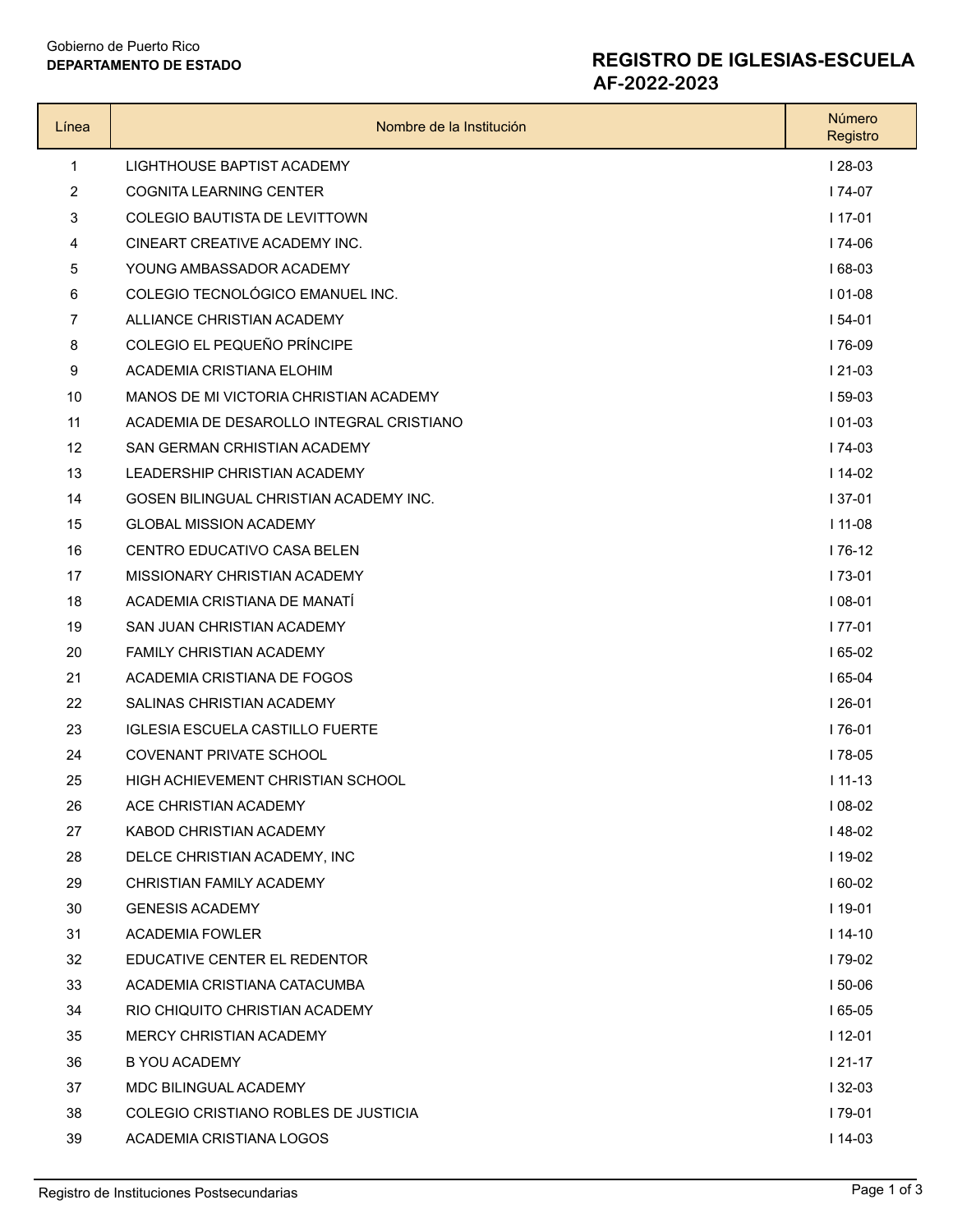#### **DEPARTAMENTO DE ESTADO REGISTRO DE IGLESIAS-ESCUELA**

## Gobierno de Puerto Rico<br>DEPARTAMENTO DE ESTADO

| Línea | Nombre de la Institución                      | Número<br>Registro |
|-------|-----------------------------------------------|--------------------|
| 40    | SOÑADORES CHRISTIAN ACADEMY                   | $130-07$           |
| 41    | STEP BY STEP LEARNING SCHOOL                  | $121-09$           |
| 42    | EDUCATIVE CENTER EL REDENTOR                  | 179-02             |
| 43    | LIFE CHRISTIAN ACADEMY, INC.                  | $110-13$           |
| 44    | JESUCRISTO ES EL SEÑOR CHRISTIAN ACADEMY      | $105-01$           |
| 45    | DISCIPLES GENERATION CHRISTIAN ACADEMY        | $175-02$           |
| 46    | <b>JAZIEL CHRISTIAN ACADEMY</b>               | $178-03$           |
| 47    | <b>BOSQUE INFANTIL ALYANER</b>                | $134 - 04$         |
| 48    | DORADO NEW TESTAMENT CHRISTIAN ACADEMY        | $113-02$           |
| 49    | NEXT GENERATION BILINGUAL ACADEMY             | $105-04$           |
| 50    | <b>INTEGRAL LEARNING CENTER</b>               | $106-02$           |
| 51    | <b>WAY COLLEGE</b>                            | $110-12$           |
| 52    | <b>JEAN LOUIS CHRISTIAN ACADEMY</b>           | $176-10$           |
| 53    | <b>REJOICE CHRISTIAN ACADEMY</b>              | $133 - 01$         |
| 54    | EDUCA KIDS LEARNING CENTER                    | $176-11$           |
| 55    | <b>GEDALIAS BILINGUAL ACADEMY</b>             | $111-12$           |
| 56    | COLEGIO CRISTIANO LUZ A MI PUEBLO             | $103-03$           |
| 57    | TRANSFORMERS OF FAITH CHRISTIAN ACADEMY       | $178-04$           |
| 58    | RIVERS OF GOD CHRISTIAN ACADEMY               | 177-03             |
| 59    | CHRISTIAN ALLIANCE SCHOOL                     | $120-02$           |
| 60    | ACADEMIA CRISTIANA DE CAYEY                   | $123-02$           |
| 61    | ACADEMIA CRISTIANA NUEVO CORAZÓN              | $123-01$           |
| 62    | PARADISE KIDS ACADEMY                         | $138-03$           |
| 63    | CAMINO DE RESTAURACIÓN CHRISTIAN ACADEMY      | $103-01$           |
| 64    | ACADEMIA ADVENTISTA DE MAUNABO                | $141-01$           |
| 65    | ACADEMIA ADVENTISTA DE VIEQUEZ                | I 35-01            |
| 66    | KINGS EDUCATIONAL ACADEMY                     | $165-09$           |
| 67    | CENTRO DE BENDICIÓN INC.                      | 179-03             |
| 68    | COAMO CHRISTIAN ACADEMY                       | $161-01$           |
| 69    | <b>GUAJATACA CHRISTIAN ACADEMY</b>            | $109-01$           |
| 70    | THE KINGDOM CHRISTIAN ACADEMY                 | $113 - 05$         |
| 71    | BELÉN CHRISTIAN BILINGUAL ACADEMY INC.        | $111 - 14$         |
| 72    | SOUTHEASTERN VICTORY COLLEGE                  | $165-03$           |
| 73    | ACADEMIA VILELLA CONSTRUCTORES DEL FUTURO INC | $101-11$           |
| 74    | BAYAMÓN CHRISTIAN ACADEMY                     | $111-02$           |
| 75    | THEOPOLIS CRISTIAN ACADEMY                    | $150-03$           |
| 76    | EL SHADDAI CHRISTIAN ACADEMY                  | $113-04$           |
| 77    | COLEGIO SEMBRADORES DE DIOS                   | $130-08$           |
| 78    | AMAZING CHRISTIAN SCHOOL                      | $114-08$           |